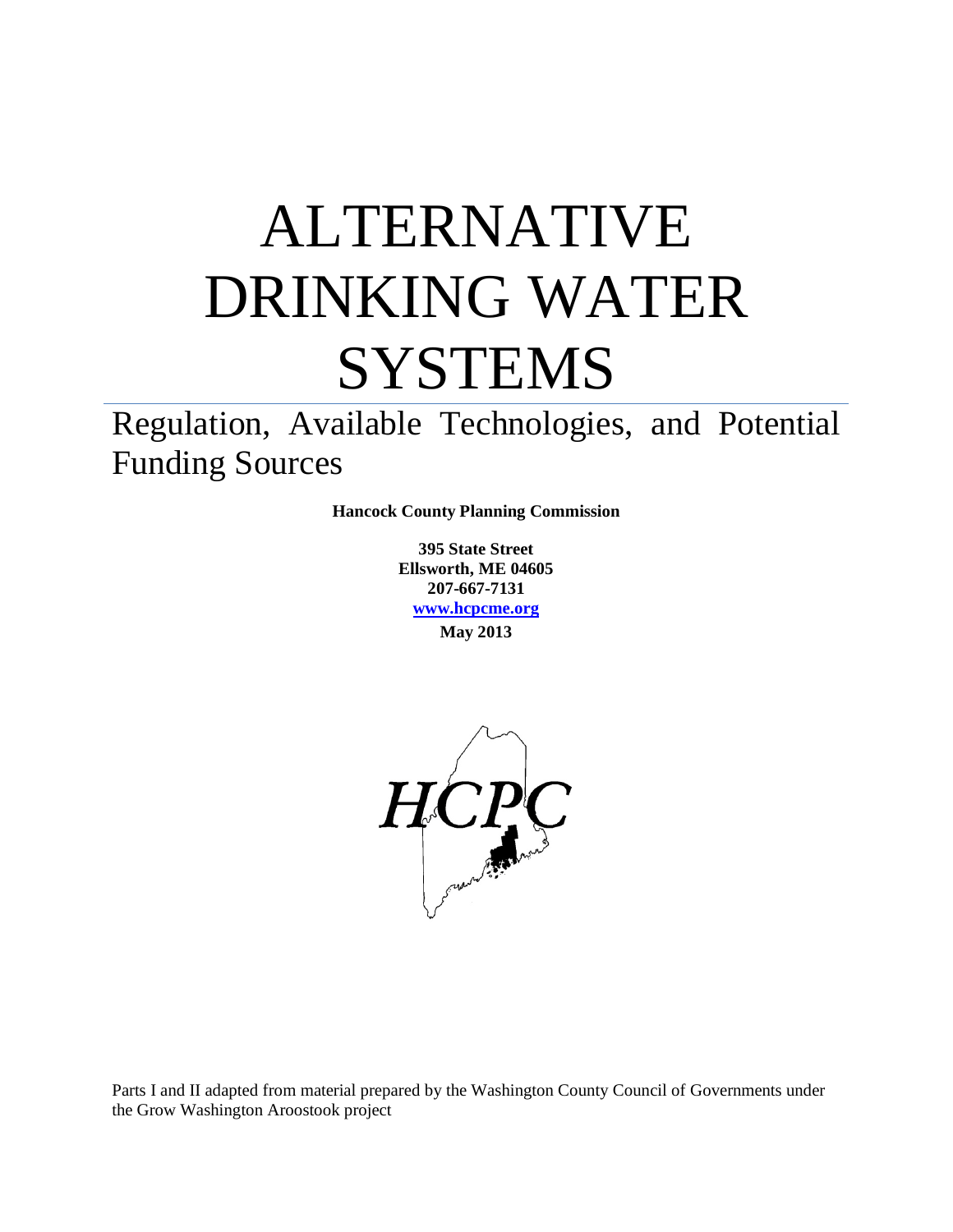#### **INTRODUCTION**

Hancock County has many small villages that are not served by a municipal water or sewer system. This makes it difficult to replicate the traditional New England village that is characterized by compact lots. Most existing water systems have limited excess capacity and frequently have an aging distribution system. Waterline expansions may be costly due to bedrock. Towns without any residential public water systems rely entirely on individual household wells for their drinking water. There are cases of outright contamination, unreliable supply, and problems such as high iron content.

This three-part report discusses alternatives to water systems. The first part describes adjustments to municipal land use regulations that accommodate small-scale systems. The second reviews the various types of systems. The third is an overview of funding sources.

# **PART 1: MUNICIPAL LAND USE REGULATIONS**

Municipal regulations that encourage the use of alternative systems need to address application review requirements that minimize the risk of contamination. They should allow for reduced lot sizes. Adequate operations and maintenance of systems must also be assured. The HCPC recommends the following steps:

#### 1. Recommend small-scale systems in your comprehensive plan:

The Future Land Use (FLU) section of a comprehensive plan should identify areas not presently served by public water and sewer where the town wishes to encourage higher density development. While towns face different circumstances, potential areas include those that already have village-type development or that are adjacent to a village. Conditions such as soils, road access, and the expected rate of development need to be considered. In some towns smallscale systems may not be practical.

State law (12 MRSA 4807) sets the minimum lot size at 20,000 square feet for single family dwellings not served by public water and sewer. The comprehensive plan should specify the conditions under which smaller lot sizes are allowed. These would include lots served by alternative water systems.

#### 2. Promote Best Management Practices

The Future Land Use Plan should recommend land use standards to reduce the likelihood of contamination of the water source and the adjacent groundwater recharge area. The term "recharge area" refers to the land around the water source from which rainwater replenishes the well. The Maine Drinking Water Program has a Best Management Practices (BMP's) manual to protect groundwater sources for public water systems. The full report is available at: [http://www.maine.gov/dhhs/mecdc/environmental-health/water/dwp-services/swp/bmpv2-](http://www.maine.gov/dhhs/mecdc/environmental-health/water/dwp-services/swp/bmpv2-0a.htm) [0a.htm.](http://www.maine.gov/dhhs/mecdc/environmental-health/water/dwp-services/swp/bmpv2-0a.htm) BMP's include: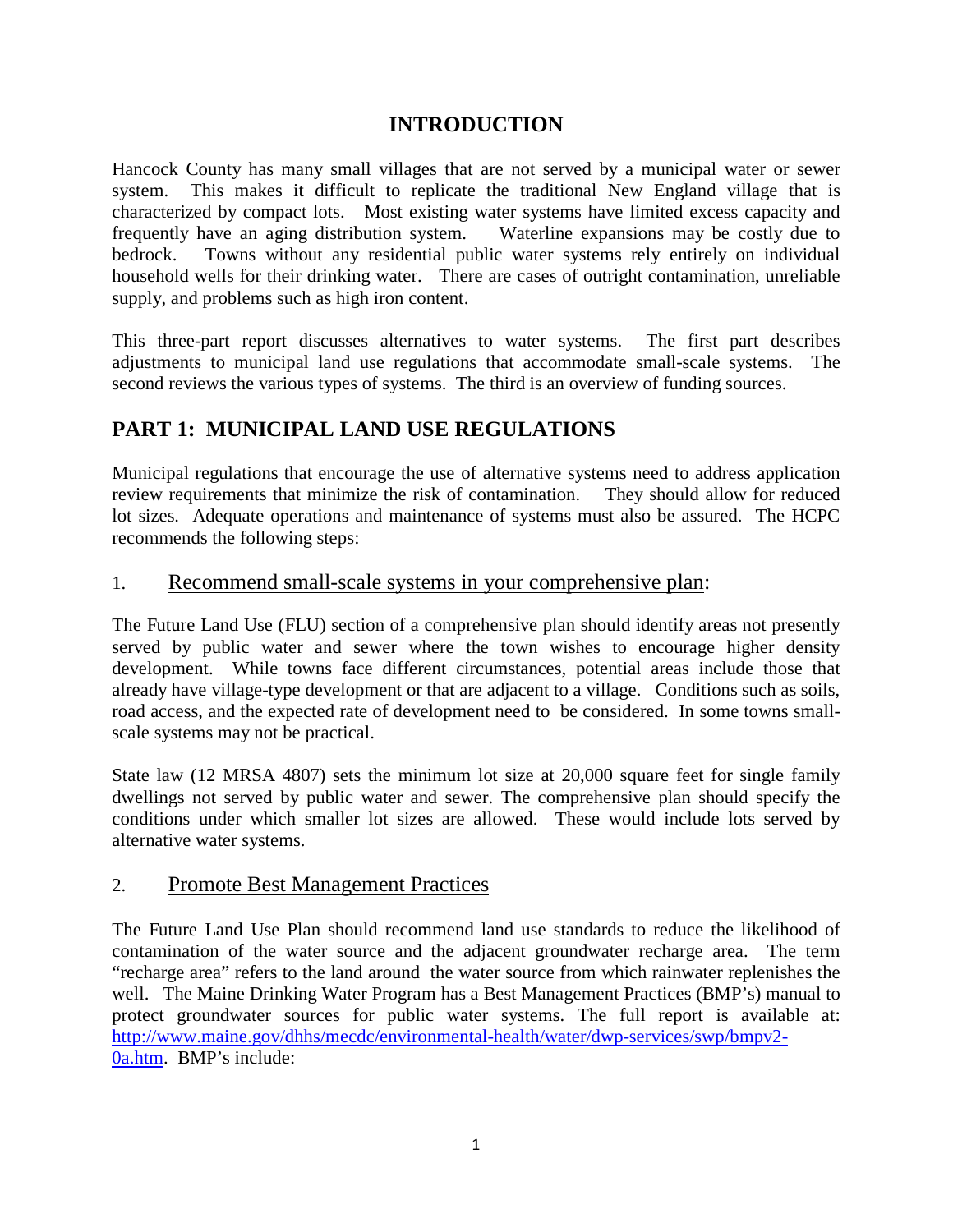#### a. Keep it out

The easiest way to protect the water supply is to keep potential contamination sources out of the recharge area. Examples of potential contaminants include solvents (such as used in a dry cleaning, furniture finishing, or vehicle repair operations) and wood and manure piles.

b. Keep it small

If a potential contamination source is located in a recharge area, its size should be limited. For example, a small used car lot poses less risk than a large gravel lot or a truck terminal. Land use review standards in a recharge area should limit impervious surface, regulate materials storage, and require stormwater management provisions that minimize run-off.

#### c. Know what is there

Planning boards may not be aware of potential sources of contamination. The location and composition of every potential contaminant source within the recharge area should be identified during the application review process. Land use regulations should require emergency contingency plans to address any spills, accidents, and fires.

#### 3. Modify Your Land Use Ordinances

It is important to have clear ordinance standards to guide the planning board review process. Sample language adjusted from Cumberland is presented below. Since planning case law evolves and each town has its particular needs, be sure to have any language you draft reviewed by an attorney familiar with Maine law:

- *a. Covenants shall be included in each deed from the developer to an individual lot owner which shall require mandatory membership in the association and shall set forth the owner's rights, interests, privileges, and obligations in the association.*
- *b. The association shall develop a system to levy and collect annual charges against any and all lot owners to defray expenses connected with the maintenance and operation of all facilities located therein and this system shall be set forth in the deed covenants or other legal instrument binding upon the lot owner and running with the land.*
- *c. The developer shall be responsible for the maintenance and operation of the water system until at least 75% of the lots have been sold to individual lot owners after which time the association shall be responsible for such maintenance and operation, This requirement shall be set forth in the deed covenants or other legal instrument binding upon the lot owner and running with the land. The operation and maintenance requirements for the communal water system shall specify:*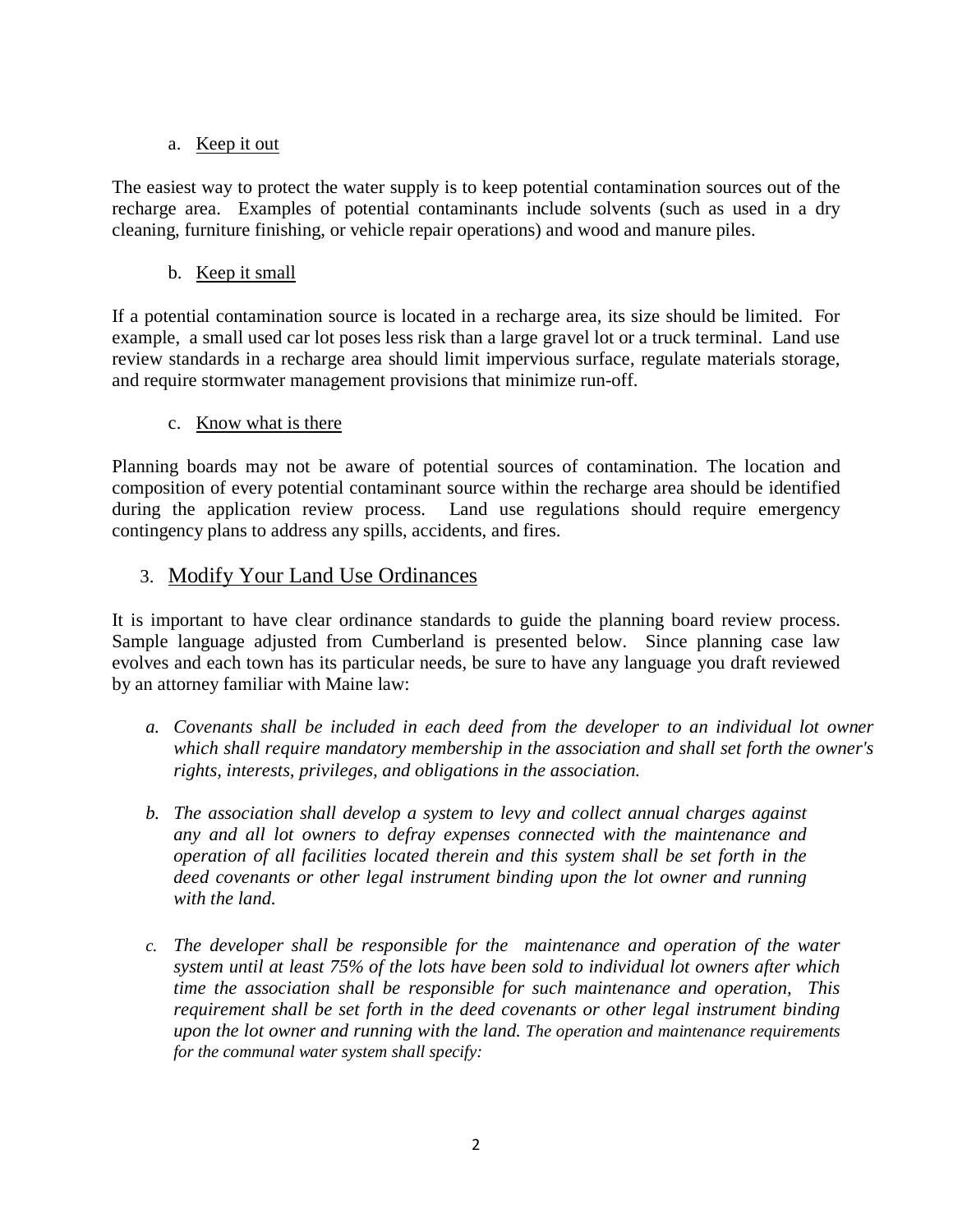- *i. The liability for operation, maintenance, repair, or replacement of all parts of the system in compliance with State of Maine Department of Health and Human Services Drinking Water Program standards;*
- *ii. The right by easement, including access easements recorded against all properties associated with or necessary for the system to operate, to enter said properties for purposes of servicing, maintaining, repairing, or replacing any or all parts of the system,*
- *2. All proposed deed covenants and legal documents shall be reviewed by the town attorney and the planning board and, if approved, shall be recorded in the Cumberland County Registry of Deeds and included or referred to in the deed of each lot.*

In addition to having an attorney review the legal documents, towns should have an engineer review the design of the system and the operation and maintenance manual. The town may also want to have a geologist review groundwater conditions.

### **PART II: TYPES OF ALTERNATIVE SYSTEMS**

Options include shared wells and community water systems. There are state laws pertaining to siting, testing, design, construction, maintenance, and monitoring. Aquifer drawdown areas surrounding these wells are designated by the Maine Public Drinking Water Program as Source Water Protection Areas. They require setbacks from septic systems that vary according to the design flows of both the well(s) and the septic system(s). Source Water Protection Areas are intended to protect the groundwater within the drawdown zone from potential contamination. Some aquifers (particularly the more sensitive overburden aquifers) may require very large protection areas to reduce the possibility of contamination.

Alternatives include:

#### 1. Shared Wells

Shared wells are an option for small-scale development. The USDA Rural Housing Service [\(http://www.rurdev.usda.gov/me/SFH/sfh.htm\)](http://www.rurdev.usda.gov/me/SFH/sfh.htm) will not guarantee mortgage loans for homes with shared wells unless there is a legally binding agreement to assure maintenance and safe operation. It also requires that the properties sharing the well be unable to connect to a public or community water system. Up to four dwelling units may share a well per Rural Housing Service standards. If an applicant proposes a shared well, the planning board may want to have its attorney review the legally binding agreement.

Minimum standards for a shared well agreement include:

• cost sharing arrangements among participating homeowners to provide power to the well pump, repair, test and disinfect the system; replace components, and make improvements to increase the service life of the system;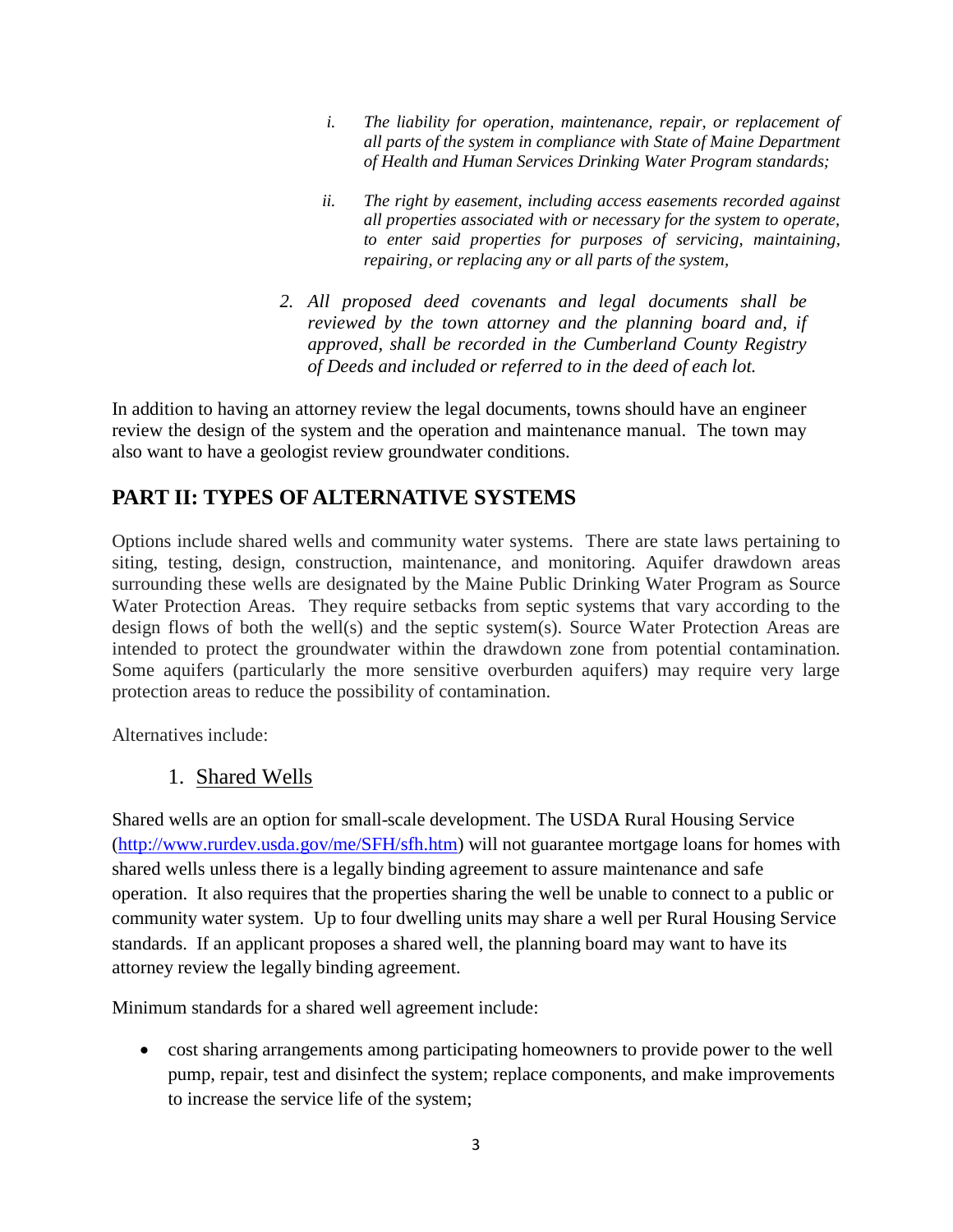- requiring that each well user promptly repair any leaks or damage in their part of the service line and replace, when necessary, the service line connecting the water system to the residence;
- permitting water testing at any time by a licensed tester at the request of any party to the agreement;
- requiring corrective measures if testing reveals a significant water quality deficiency, but only with the consent of the majority of all parties;
- assuring ongoing water service to all parties even if the supplier has no further need for the shared well;
- prohibiting water usage by any party for "other than bona fide domestic purposes." This provision is important since conflicts have arisen over matters such as excessive lawn watering;
- requiring that any new connections occur only with the consent of all parties, appropriate amendment of the agreement and compliance with the other terms of the agreement;
- establishing easements for all elements of the system, assuring access and adequate working space for system operation, maintenance, inspection, replacement, and expansion; and
- providing for binding arbitration of major disputes over the water system or the terms of the well sharing agreement.

For a sample shared well agreement, see [http://www.rurdev.usda.gov/Publications/WI-RHS-](http://www.rurdev.usda.gov/Publications/WI-RHS-Shared-Well-Agreement.pdf)[Shared-Well-Agreement.pdf](http://www.rurdev.usda.gov/Publications/WI-RHS-Shared-Well-Agreement.pdf) . If you are unable to download from this site, contact Tom Martin at the Hancock County Planning Commission.

#### 2. Community Water Systems

Shared water supplies over a certain user threshold are subject to regulation by the Maine Drinking Water Program as Community Water Systems. They are defined as:

> A public water system which serves at least fifteen service connections used by yearround residents or regularly serves at least 25 year-round residents. (Year- round is defined as permanent residence greater than six months.)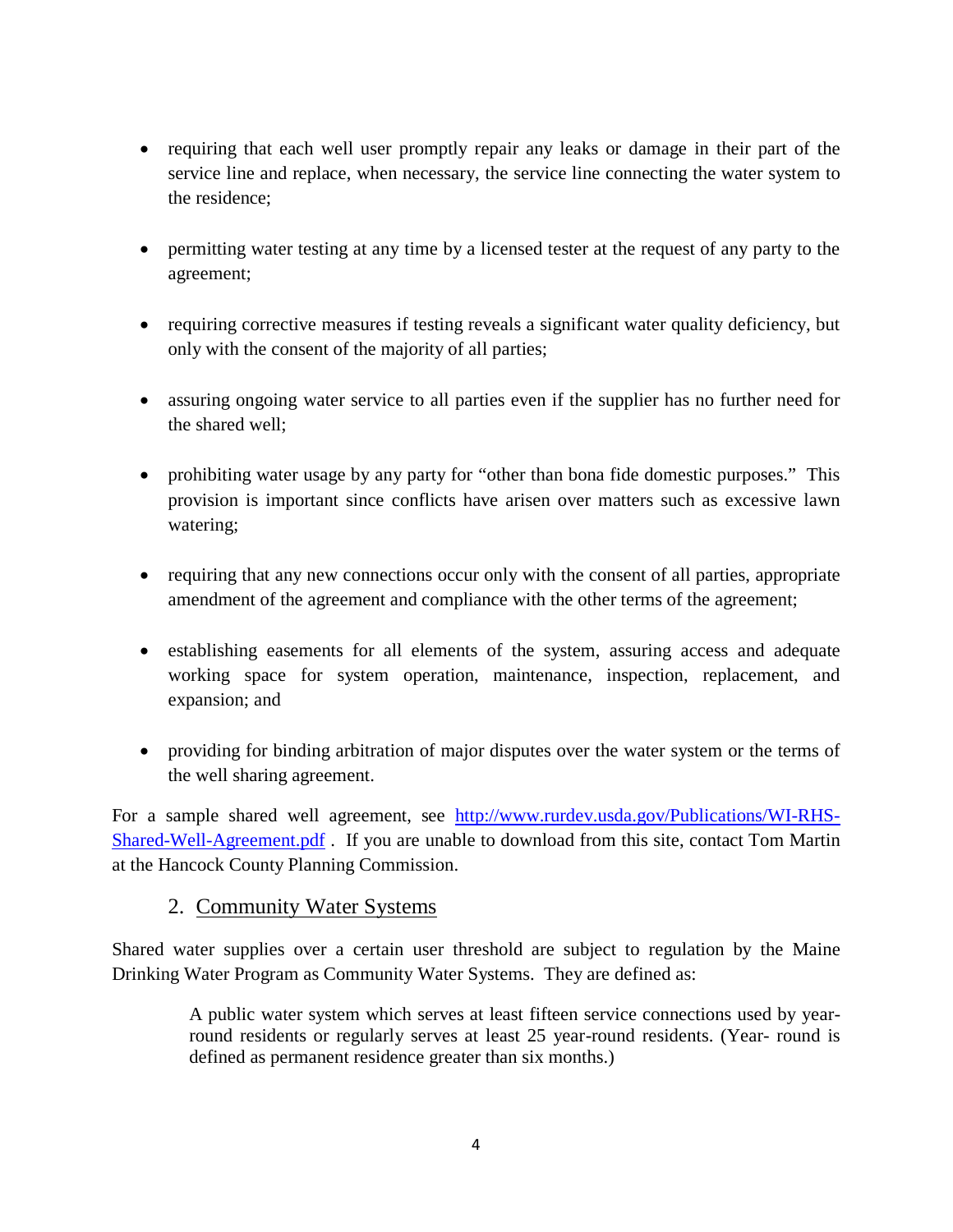Examples of community water systems include those serving apartment buildings, mobile home parks, and restaurants. A list of existing community water systems in a given town is available from the Maine Drinking Water Program [\(http://www.maine.gov/dhhs/mecdc/environmental](http://www.maine.gov/dhhs/mecdc/environmental-health/water/sources.htm)[health/water/sources.htm\)](http://www.maine.gov/dhhs/mecdc/environmental-health/water/sources.htm) This site has information on state requirements for community systems. If an applicant proposes that a development be served by a community or other type of public water system, the system design should be reviewed by the Drinking Water Program.

# **PART III: FUNDING SOURCES**

The role of various agencies in funding alternative systems is described here. Participating households must generally meet income guidelines to qualify for assistance. Some programs are more suited for new development than to retrofitting an existing developed area.

#### 1. Washington Hancock Community Agency

Telephone: (207-546-7544)

Website:<http://www.whcacap.org/house-and-home/index.php>

Washington Hancock Community Agency provides 1% mortgages or 0% deferred/forgivable mortgages (i.e. 0% interest rate with no monthly payment) to low-income homeowners for necessary home repairs. Wells and septic system repairs or replacements are eligible activities.

#### 2. Maine State Housing Authority

Telephone: 1-800-452-4668

Website: [http://www.mainehousing.org](http://www.mainehousing.org/)

The Maine State Housing Authority oversees the Affordable Housing Tax Increment Financing (AHTIF) Program. AHTIF enables communities to dedicate the tax revenues from new affordable housing development to help make the housing affordable or to pay for related costs. Communities using AHTIF also avoid the decreases in state revenue sharing and increases in county taxes that otherwise would occur with increased property values. Eligible uses of incremental tax revenues include:

- Housing development or operating costs *within the AHTIF district*, such as capital investments, financing costs, project operating costs, professional service fees, administrative and start-up expenses, and the costs of recreational and child care facilities.
- Investments *outside the AHTIF district* that are necessary because of activities within the district, such as: infrastructure or public safety improvements, and mitigation of adverse impacts on the community (including costs to local schools).
- Establishing permanent housing development revolving loan or investment.

Key requirements include: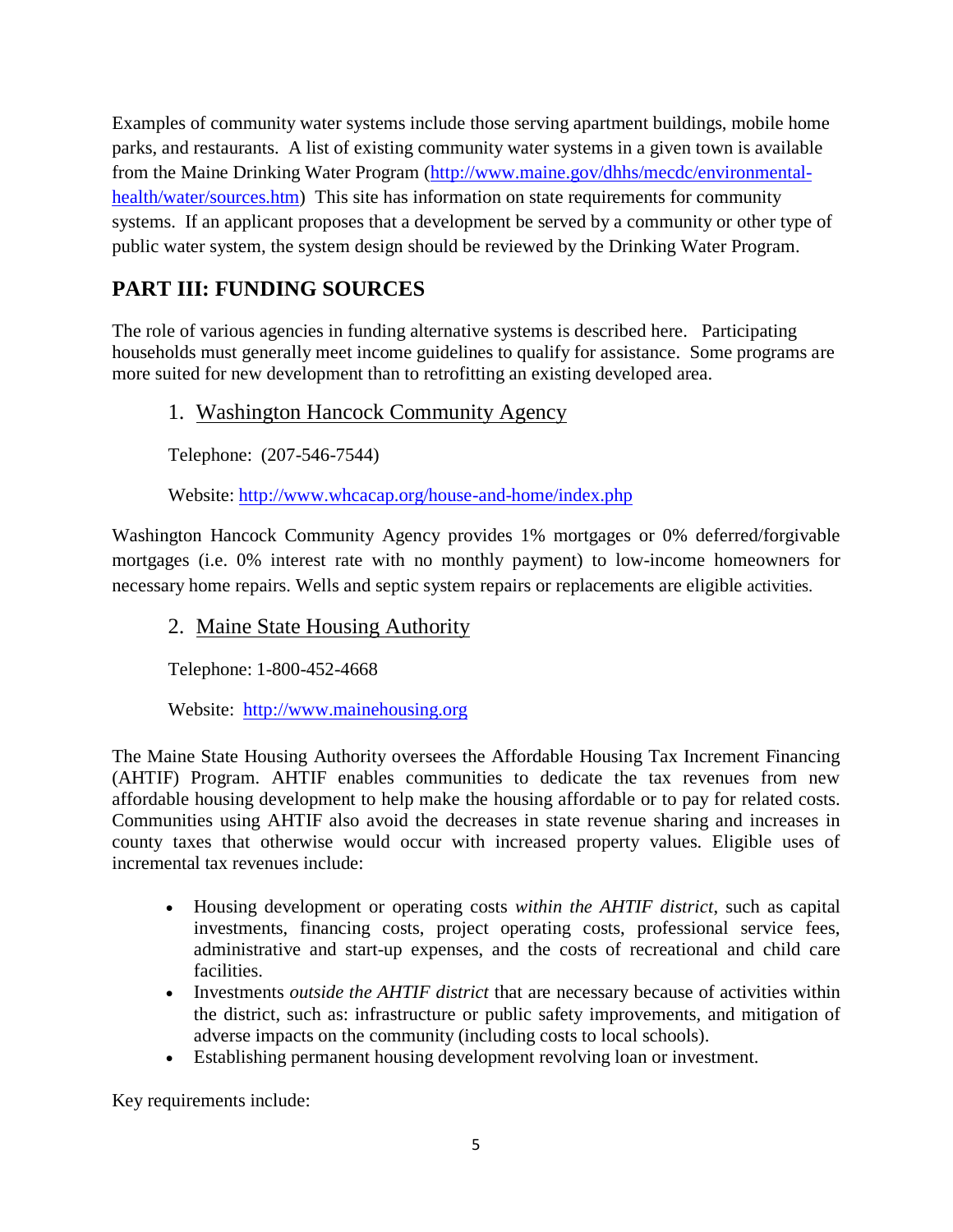- At least 25% of the district area must be suitable for residential use, and development within the district must be primarily residential.
- The development must address an identified community housing need and comply with Maine law regarding growth-related capital investments.
- At least 33% of the housing units must be for households earning no more than 120% [of area median income.](http://www.mainehousing.org/Charts/DATAMedianIncome120)
- The affordability of rental units must be maintained for at least 30 years; the affordability of homeownership units must be maintained for at least 10 years.

# 3. USDA RURAL DEVELOPMENT

Telephone: 207-990-3676

#### Website: [http://www.rurdev.usda.gov/me/RHP\\_CF.htm](http://www.rurdev.usda.gov/me/RHP_CF.htm)

Rural Development is a division of the United States Department of Agriculture. Single Family Housing programs include:

- a. **[Section 502 Guaranteed Loans](http://www.rurdev.usda.gov/me/SFH/Fact%20Sheets/502%20guaranteed%20factsheet%201-2009.pdf)** Loans are made by mortgage lenders and guaranteed by USDA Rural Development to low and moderate income applicants to buy or build homes (30-year fixed interest rate) in rural areas of Maine.
- b. **[Section 502 Direct Loan Program](http://www.rurdev.usda.gov/me/SFH/Fact%20Sheets/502%20Direct%2001-2009.pdf) -** Low interest loans are made directly by Rural Development to applicants whose incomes are less than 80 percent of the median income for the area. This program is focused toward purchasing modest housing, constructing new homes, or repairing pre-owned dwellings, located in rural areas of Maine.
- c. **[Section 504 Direct Loan Program](http://www.rurdev.usda.gov/me/SFH/Fact%20Sheets/504%20loan%2001-2009.pdf)** Loans are made at 1 percent interest rate to repair, improve, or modernize modest single-family homes in rural areas, making homes safer or more sanitary, or to remove health and safety hazards. Applicants' incomes must be less than 50 percent of the median income for the area.
- d. **[Section 504 Grant Program](http://www.rurdev.usda.gov/me/SFH/Fact%20Sheets/504%20grant%2001-2009.pdf)** For homeowners 62 years old or older who cannot repay a loan, grant funds are available to remove health or safety hazards, or remodel dwellings to make them accessible to household members with disabilities.
- e. **[Mutual Self-Help Housing Program](http://www.rurdev.usda.gov/me/SFH/selfhelp.htm)** Low interest loans are made directly by Rural Development to applicants whose incomes are less than 80 percent median income for the area. This program is focused toward constructing modest new homes, through a group effort, in rural areas of Maine.